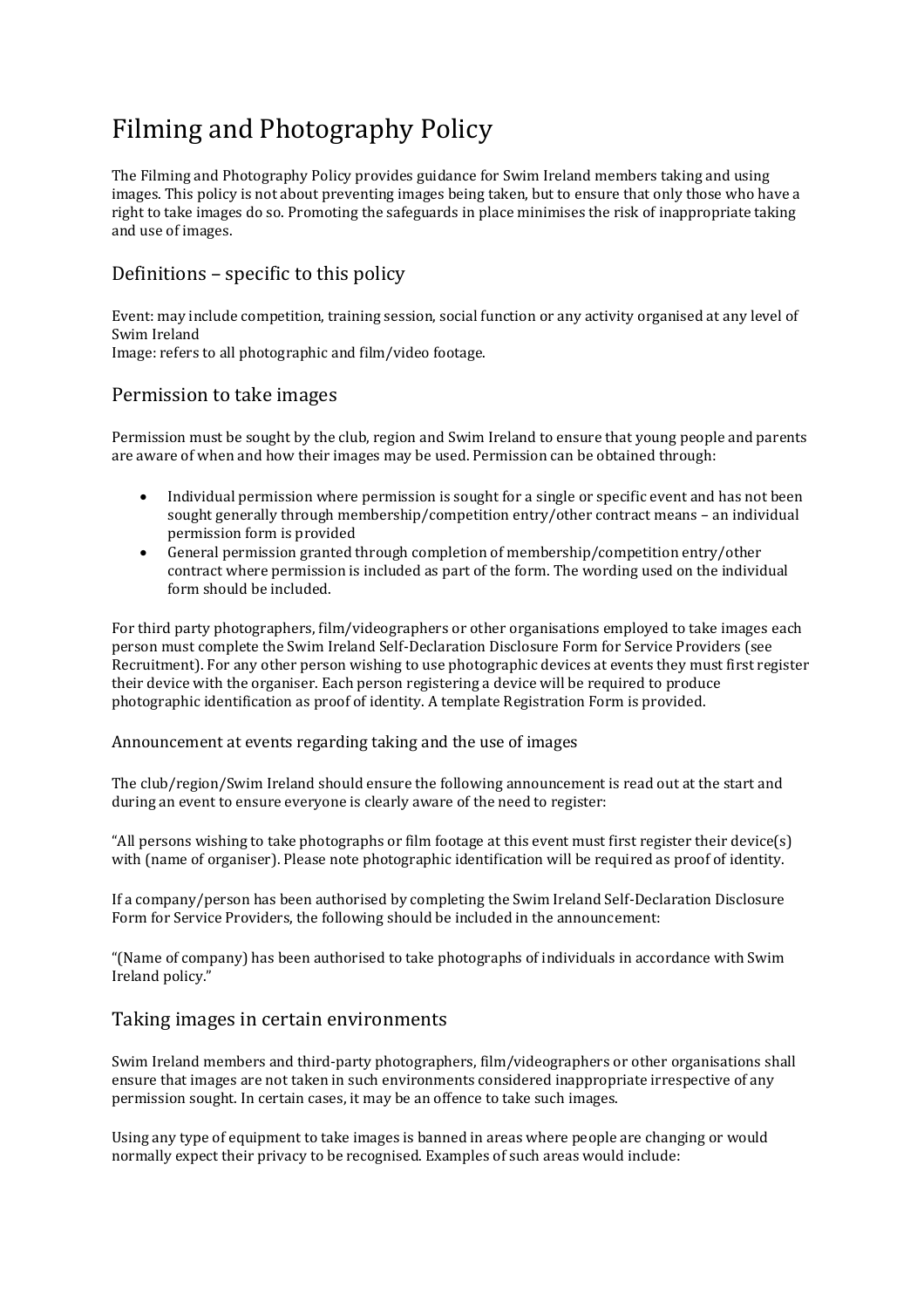- Changing rooms
- Open changing areas such as 'villages',
- Individual changing/private cubicles provided for personal use
- Toilets
- Medical/physio treatment rooms

Flash photography is prohibited in an environment where any performance may be affected or there is the potential for its use to cause harm to the young person.

## Types of appropriate images

Only appropriate images of children should be used, for example:

- Posed images such as during medal ceremonies, presentations or team shots where young people must be wearing t-shirt/top and shorts/tracksuit
- Action shots of young people where the focus is on the participation in the sport, not the athlete

Images of children should not be taken where the pose is inappropriate e.g. open legs; bending over from behind, etc.

#### Safe use of images

Images can be taken for a variety of purposes, including for administration or personal use, publicising the sport or aiding skill development within the particular aquatic discipline. Anyone taking images should be aware of an action pose that may be inappropriate; these are not suitable for use or publication.

Types of images and appropriate use:

1. a) Personalimages–imagestakenbyparentsorotherfamilymembersduringaneventasacelebration

of a young person's attendance or achievement. This includes the use of a professional photographer, with permission, taking images for the personal use of those attending. Other people may be included in an image and we expect parents and other family members to respect this by not distributing images publicly.

- 2. b) Training images images or footage taken during a training session or during an event specifically to aid the young person in the development of a skill or technique. These images should be taken by a qualified coach or a person specifically appointed by the young person's coach. These images may be used as examples of technique or mastery of a skill for teaching/coaching purposes and should not be distributed outside this specific use.
- 3. c) Media images images taken by an individual from the media, i.e. TV, newspaper or professional photographer where the images are to be used for publicity or promotion of the event or future events.
- 4. d) Administration images images taken for general administration purposes; including images used for membership cards, competition entries and could also include images that form part of an archive record.

Use of images on social media

Where images of young people are used on social media the person responsible for posting an image must be aware of the potential for an image to be used inappropriately. The following safeguards must be in place to protect young people:

i) Personal details of a young person should not be included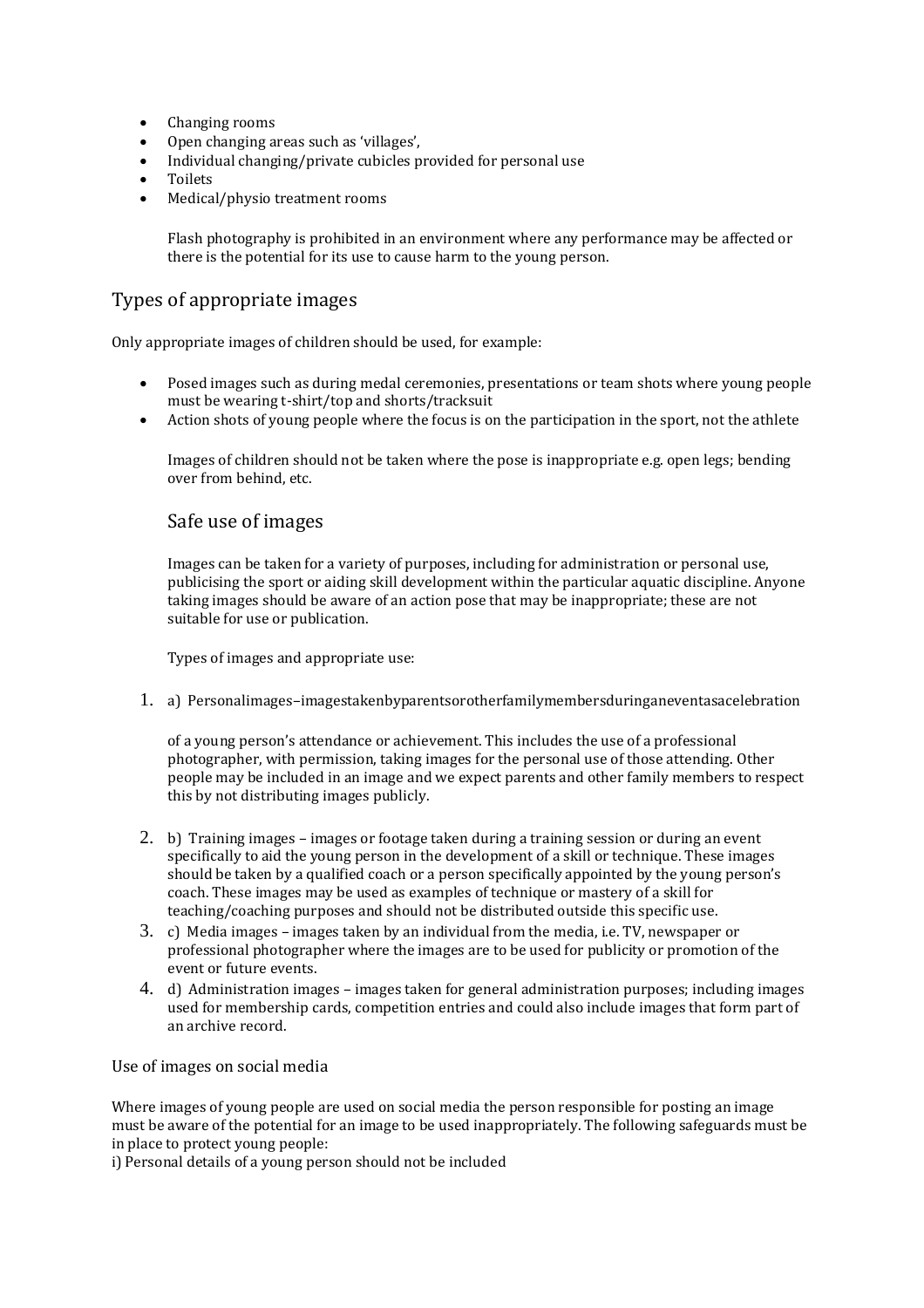ii) Captions should be in keeping with the sport represented

iii) The posting and any purpose should not breach the codes of conduct iv) The type of image should not breach guidance in this policy

## Storage of Images

Storage includes any image stored as a hard copy and/or electronically as a soft copy, including images on social media, photographic archives, individual personal databases e.g. personal cameras, phones, etc. Parents are responsible for the safe storage of images relating to their own child/children. All other images should only be stored for defined and intended purposes e.g. membership, promotion, and/or archiving.

- If storage of images is required, the images must only be stored for the length of time for which they are needed
- If possible, avoid using the names of children, or any other identifying feature

Once images are no longer required, they must be properly destroyed. Digital images stored on computer systems need to be fully deleted, including deletion from the cache memory and/or temporary files.

## Inappropriate Images

#### Taking inappropriate images

If there is any concern about the nature of any image taken this should be reported to the person in charge (in the club or event/activity) and/or the facility manager who will refer to the statutory authorities. The concerned individual may also report their concern directly to the statutory authorities.

#### Non-authorised taking of images

If you are concerned about an individual taking images at an event this should be verbally reported to the relevant person in charge or, if relevant, the facility manager. It may be necessary to report the nonauthorised taking of images to the appropriate statutory authorities.

The person in charge will identify the person and check if their device is registered for the event. If not registered, the person must be asked to register their device, with appropriate identification. If the person is not willing to register their device, they should be asked to leave.

Where the event is open to the public e.g. where only part of the facility is being used, it will be necessary to report non-authorised taking of images to the facility manager who will take action according to the facility's own procedures.

#### Inappropriate use of images

Where there is a concern about the use of images this should be reported to the person in charge, if relevant, or directly to Swim Ireland who will take appropriate action. This will include reporting the alleged use to:

- The parent of any young person involved where identifiable
- The person responsible for posting the image
- The media platform i.e. Twitter, Facebook, WhatsApp, Instagram, print media etc.
- The statutory authorities

Inappropriate use of images is a breach of this guidance and the code of conduct and may result in a complaint/disciplinary procedure against those involved in Swim Ireland. Where there is a concern about the publication of an image in local or national newspapers you should contact the individual newspaper or the Press Council of Ireland and the Office of the Press Ombudsman – website http://www.presscouncil.ie/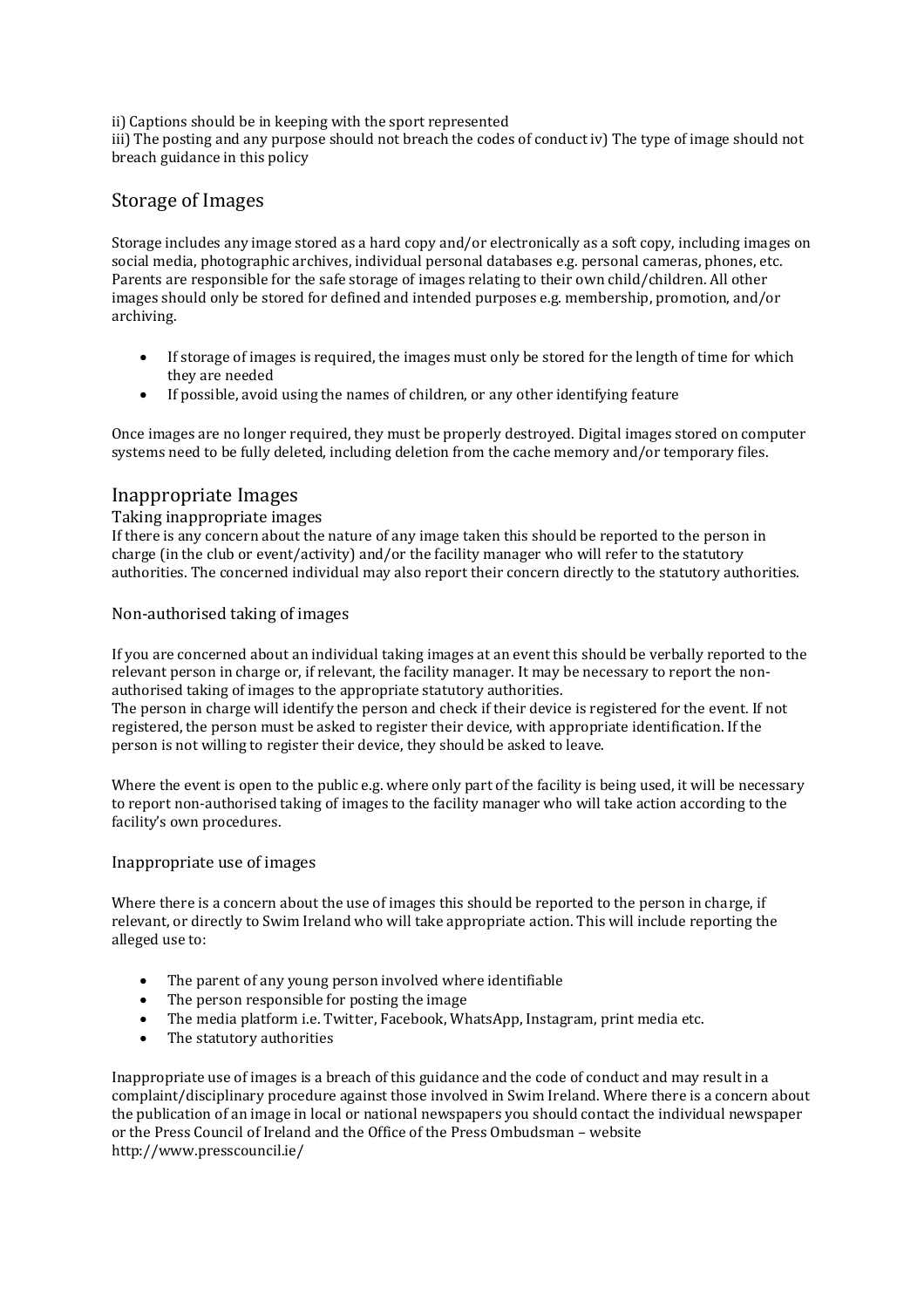# Installation and use of CCTV (Closed Circuit Television)

The use of CCTV is a positive step in safeguarding those that use facilities. It is important that clubs using a facility are aware of CCTV blind spots (potential risk areas), who has access to the images, the use of images and the procedure for dealing with incidents or misbehaviour. The information regarding the presence of CCTV within a facility should be available to members and parents.

A club should have a copy of the facility's policy regarding the use of CCTV, usually as part of a club/facility agreement. Queries regarding the use of CCTV are a matter for the facility or the operating company. Any queries from members should be directed through the club as the club has the agreement with the facility.

The following information should be noted:

- The person in the facility who has day to day responsibility for the system and operation of the **CCTV**
- The number of cameras located in the specified areas
- Coverage provided for spectator areas (i.e. can someone misbehaving in this area or regularly turning up for less than innocent viewing purposes be monitored)
- Identify areas of the facility that cannot be monitored if these areas are easily identified by anyone with intent it would be important to know to be extra vigilant
- The person during sessions who is responsible for monitoring the cameras and what is the policy for dealing with any perceived misconduct or incidents viewed at the time
- The person who has access to the password protected files. CCTV does not replace vigilance and proper supervision for training sessions and activities as required by Swim Ireland.